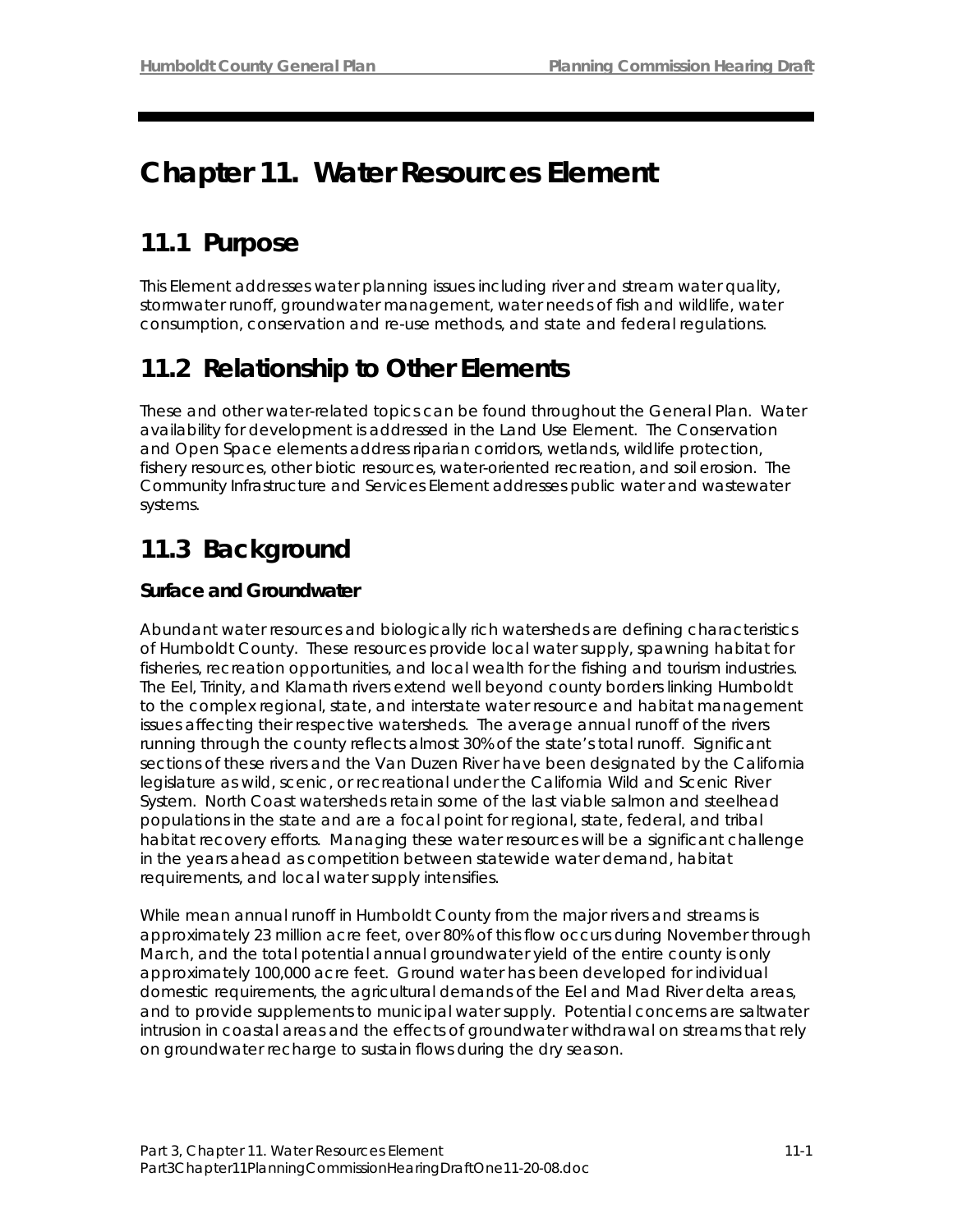## **Water Resources and Land Use**

The General Plan can help to sustain and enhance water resources. Through its policies and standards, it is an effective tool to ensure that new development occurs without damaging water resources on an individual and cumulative basis. The Plan also serves to guide the County in its interaction with neighboring counties, state, and federal agencies and lawmakers. It also directs the County's activities and commitment of resources.

State and federal agencies through the norte, Finity, Siskiyou, and Clear Motor California Water Code and Clean Water Act typically have primary jurisdiction over water resource issues, and in those cases their roles do not have to be duplicated by the County. In the event of overlapping jurisdiction or in instances where the County has interests that are distinct from the interests of state and federal agencies, the County will make independent judgments consistent with the policies of this Plan.

#### **North Coast Basin Plan and Beneficial Uses**

California's comprehensive water quality control law, the Porter-Cologne Water Quality Control Act of 1969, requires the adoption of water quality control plans (basin plans) by the state's nine Regional Water Quality Control Boards to protect water quality and beneficial uses in watersheds within their regions. Basin plans are reviewed every three years and updated as necessary. The Water Quality Control Plan for the North Coast Region, or the North Coast Basin Plan, covers Humboldt, Del Norte, Trinity, Siskiyou, Mendocino, and portions

An essential part of the Basin Plan is an assessment of the beneficial uses that are designated and are to be protected for each hydrologic area in the region. Beneficial uses include the use of water for public water supplies; protection and propagation of fish, shellfish, and wildlife; recreation in and on the water; agriculture; industrial; and other purposes, including navigation. Beneficial uses can either be existing or potential and are enumerated on a uniform list prepared by the State Water Board and are applied throughout all basins of the state.

### **Watershed Planning**

Humboldt County is part of the State Water Resources Control Board's Klamath-North Coast Hydrologic Basin Planning Area 1, which includes all basins draining into the Pacific Ocean from the Oregon border southerly through the Russian River Basin. The County's 12 planning watersheds (see Table 11-A) are displayed in Figure 11-1. For water resource planning purposes and to improve coordination with state and federal agencies, the County uses watersheds as logical planning areas to consider all the activities in a watershed in relation to their affect on water supply, quality, and biological resources.

Controlling sedimentation, preventing further increases in water temperature and preserving flow rates are the chief watershed management challenges in Humboldt County. As of 2008, Humboldt County has 19 river segments or water bodies that require Total Maximum Daily Load (TMDL) pollution prevention plans because of their "impaired" designation under Section 303(d) of the federal Clean Water Act (see text box for a description of the TMDL rules). Major soil-disturbing activities include road building, logging, vegetation clearing, over-grazing, mining, and certain agricultural practices. Accelerated erosion and sedimentation can increase flooding and damage riparian habitat. Temperature is an important habitat requirement for salmon and steelhead. High water temperatures result from reduced flows, agraded stream channels and removal of riparian vegetation along watercourses.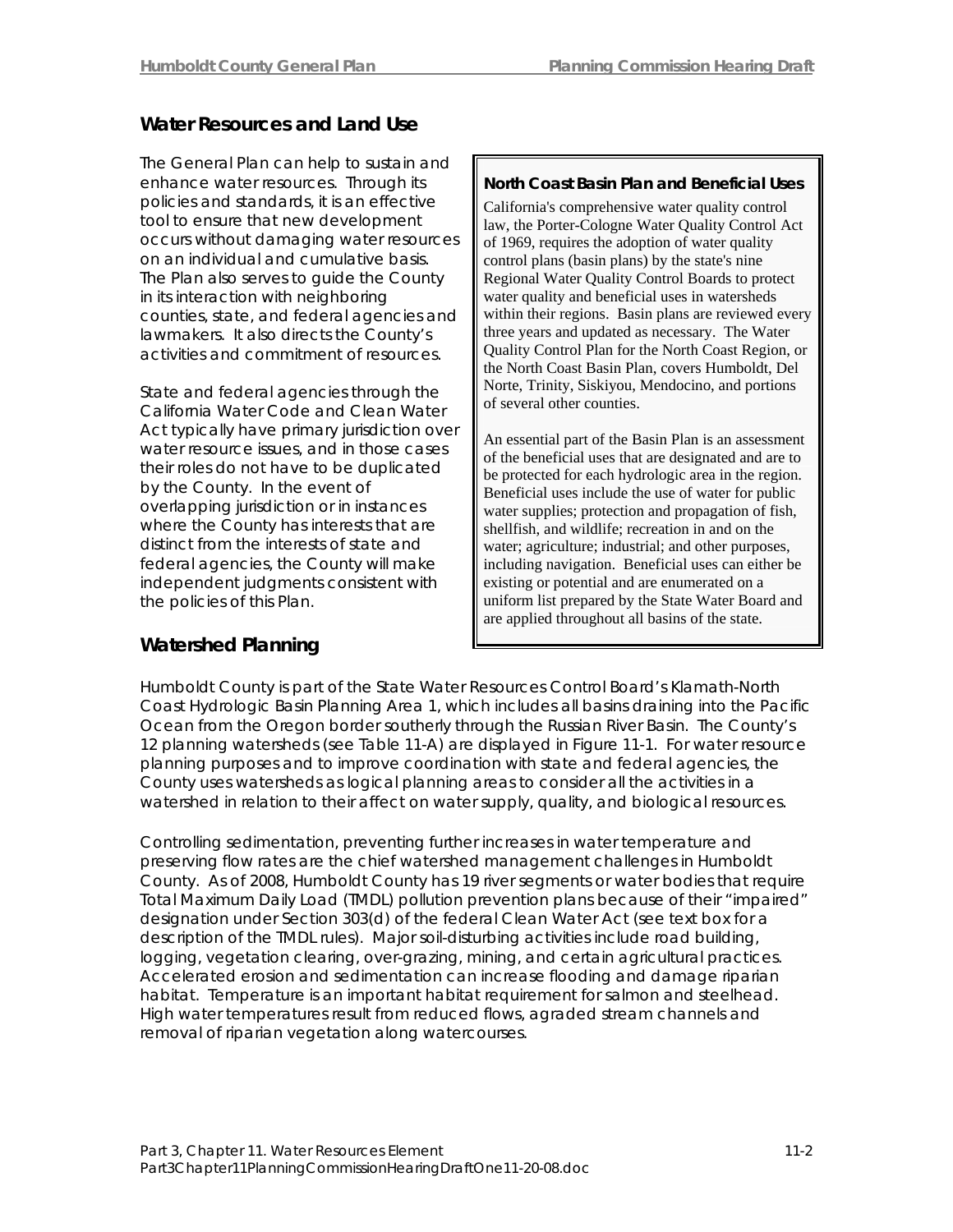

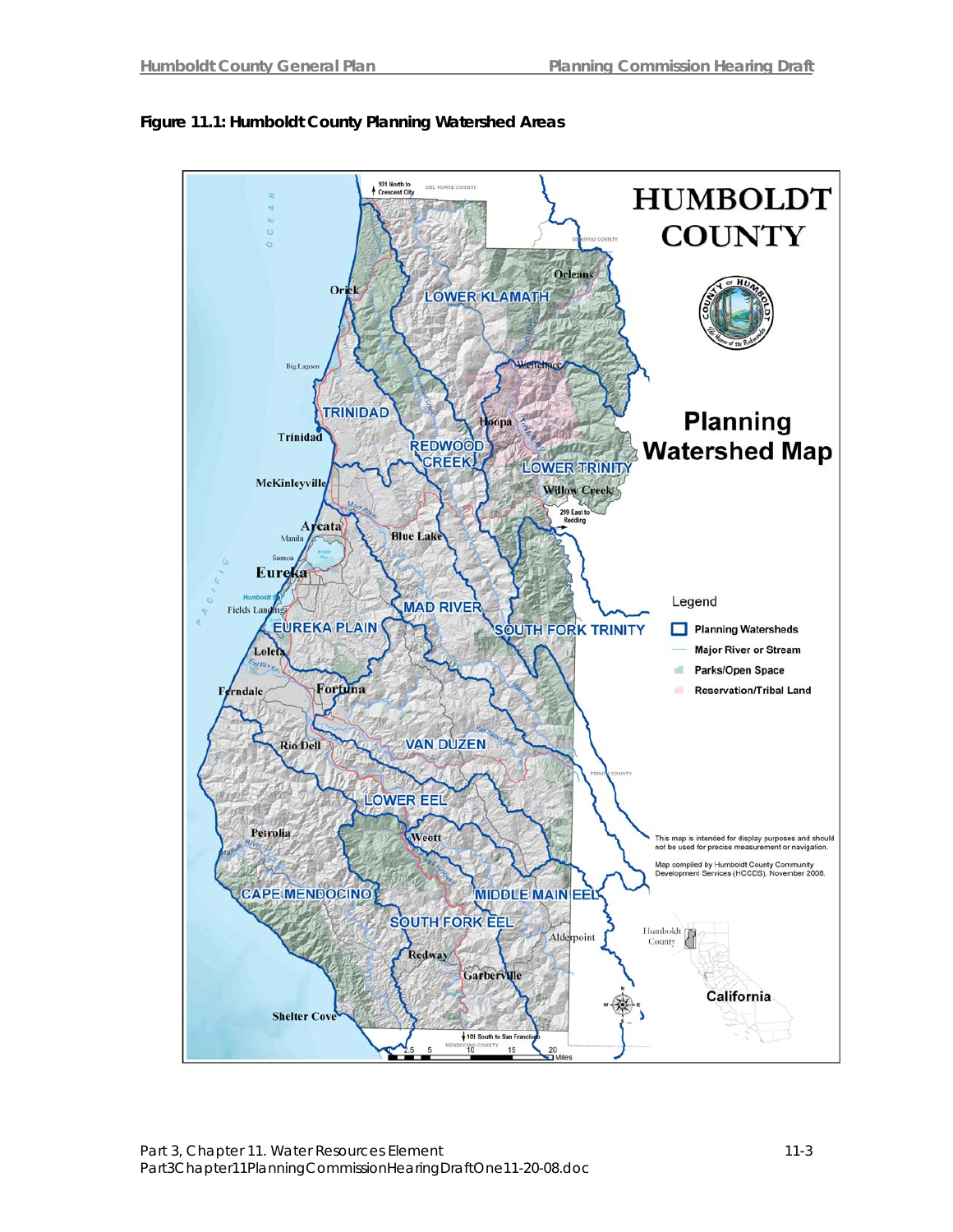| Table 11-A: Humboldt County Planning Watershed Areas |                 |                                     |                    |
|------------------------------------------------------|-----------------|-------------------------------------|--------------------|
| Watershed                                            | <b>Basin</b>    | <b>Total Acres within</b><br>County | <b>Total Acres</b> |
| Lower Klamath                                        | Klamath-Trinity | 332,787                             | 493,453            |
| Lower Trinity                                        | Klamath-Trinity | 192,286                             | 654,967            |
| South Fork Trinity                                   | Klamath-Trinity | 73,205                              | 596,497            |
| Redwood Creek                                        | Mad-Redwood     | 187,788                             | 187,819            |
| Trinidad                                             | Mad-Redwood     | 83,684                              | 83,684             |
| Mad River                                            | Mad-Redwood     | 221,337                             | 322,143            |
| Eureka Plain                                         | Mad-Redwood     | 124,617                             | 124,617            |
| Van Duzen                                            | Eel             | 234,899                             | 274,083            |
| Lower Eel                                            | Eel             | 191,052                             | 191,052            |
| Middle Main Eel                                      | Eel             | 138,509                             | 333,345            |
| South Fork Eel                                       | Eel             | 200,395                             | 441,213            |
| Cape Mendocino                                       | Mattole         | 311,774                             | 319,628            |
| Total                                                |                 | 2,292,332                           | 4,039,132          |

Humboldt County's watersheds typically flow with an abundance of water in the winter and spring but limited water in the summer and fall, making both flooding and low-flow

shortages significant water management issues. For example, the Mattole River has a maximumrecorded winter discharge in excess of 90,000 cubic feet per second and a typical summer flow of less than 20 cubic feet per second.

Humboldt County watersheds are within the National Marine Fisheries' Southern Oregon/Northern California Coast Salmon and Steelhead Recovery Domain and are a part of Five Counties Salmonid Conservation Program (5C's Program). Recovery of Coho and Chinook salmon, and steelhead populations is a priority of numerous governmental agencies, local tribes and private businesses and organizations from forest product companies to local watershed groups. The 5C's Program has

### **Total Maximum Daily Load (TMDL)**

The federal Clean Water Act (CWA) requires states to develop a list of their impaired waterbodies. Impaired waterbodies are those that do not meet water quality standards even after pollution controls for point sources of pollution are in place, such as wastewater treatment plants and industrial facilities. The CWA also requires states to establish priority rankings for waters on the 303(d) list and develop Total Maximum Daily Loads (TMDLs) for these waters based on their individual priority ranking.

A TMDL is a pollution budget for a specific waterbody (river, stream, lake, etc) that identifies the maximum amount of a pollutant (sum of allowable pollutant loads from point and nonpoint sources) that can be released without causing the waterbody to become impaired. A TMDL also must include a margin of safety to allow for any uncertainties in the scientific methods used to derive the TMDL (water quality modeling assumptions, etc.)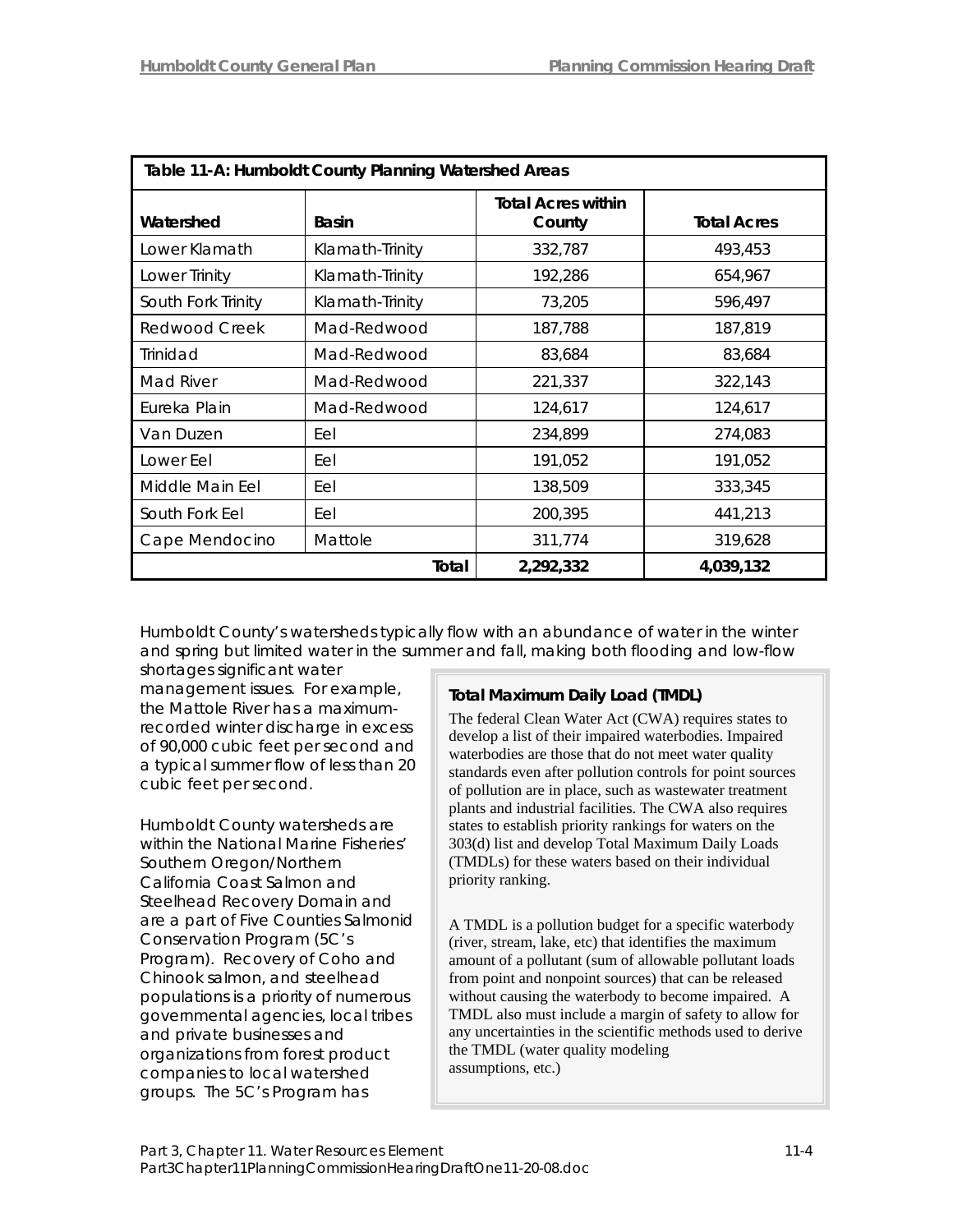implemented programs to replace culverts, reduce soil loss and erosion, and define best management practices for road maintenance. The County has replaced approximately one-third of the significant barriers to fish migration so far.

Humboldt County is also a participating member of the North Coast Integrated Regional Water Management Plan (NCIRWMP). The NCIRWMP covers a seven county area corresponding to the Regional Water Quality Control Board Region 1 boundary. This collaborative planning framework was selected because impacts to fisheries and other beneficial uses may occur from local land use decisions and actions, but the effects can be cumulative across large geographic areas, with effective solutions often requiring a watershed approach and ultimately a regional approach that can be adopted and implemented by many stakeholders. The NCIRWMP provides an organized framework for identifying local and regional issues, evaluating water management planning objectives and strategies, and implementing the most promising approaches and projects across the region. Many of polices and principles of the NCIRWMP have been integrated into this Water Resources Element.

### **Public Water Supply**

Municipal water supplies are provided primarily from surface water sources by four water service districts, along with several cities and numerous community service districts. Humboldt County generally has sufficient water resources where the majority of the population resides. The Humboldt Bay Municipal Water District provides water to seven municipal agencies, the Evergreen Pulp Mill and has water rights and capacity to provide up to 20 million gallons of untreated water per day beyond current demand. This additional supply is an asset for the area and could support new agricultural and industrial development. Protection of water quality in the watersheds that are sources for municipal water is important to maintaining these supplies. Threats include discharge from sewage treatment plants, failing septic systems, non-point source urban pollution, and turbidity from sediment discharge.

Rural water supplies are provided by private water associations or from on-site surface and groundwater sources. Some rural parcels have been created that cannot support residential usage based on on-site water availability, so availability must be determined on a case-by- case basis. Another concern is the cumulative effects of surface and groundwater withdrawals in rural areas where allowed land uses, if fully developed, would require more water than what is locally available during low-flow periods.

Water storage and water conservation techniques can be solutions to the extremes of water availability. Increased municipal storage in urbanized areas and off-channel water storage in rural areas can increase water security and maintain essential flows for habitat purposes.

### **Water Exports**

The amount of water exported from North Coast watersheds is perhaps the county's most significant water resource policy issue. Diversions of water on the Trinity, Klamath, and Eel rivers have significantly affected water quality, quantity, and beneficial uses within Humboldt County. As a County of origin, the County of Humboldt has certain rights pursuant to state water law. Water Code Section 10505 provides that no water right will be released or assigned for any application that would deprive the County of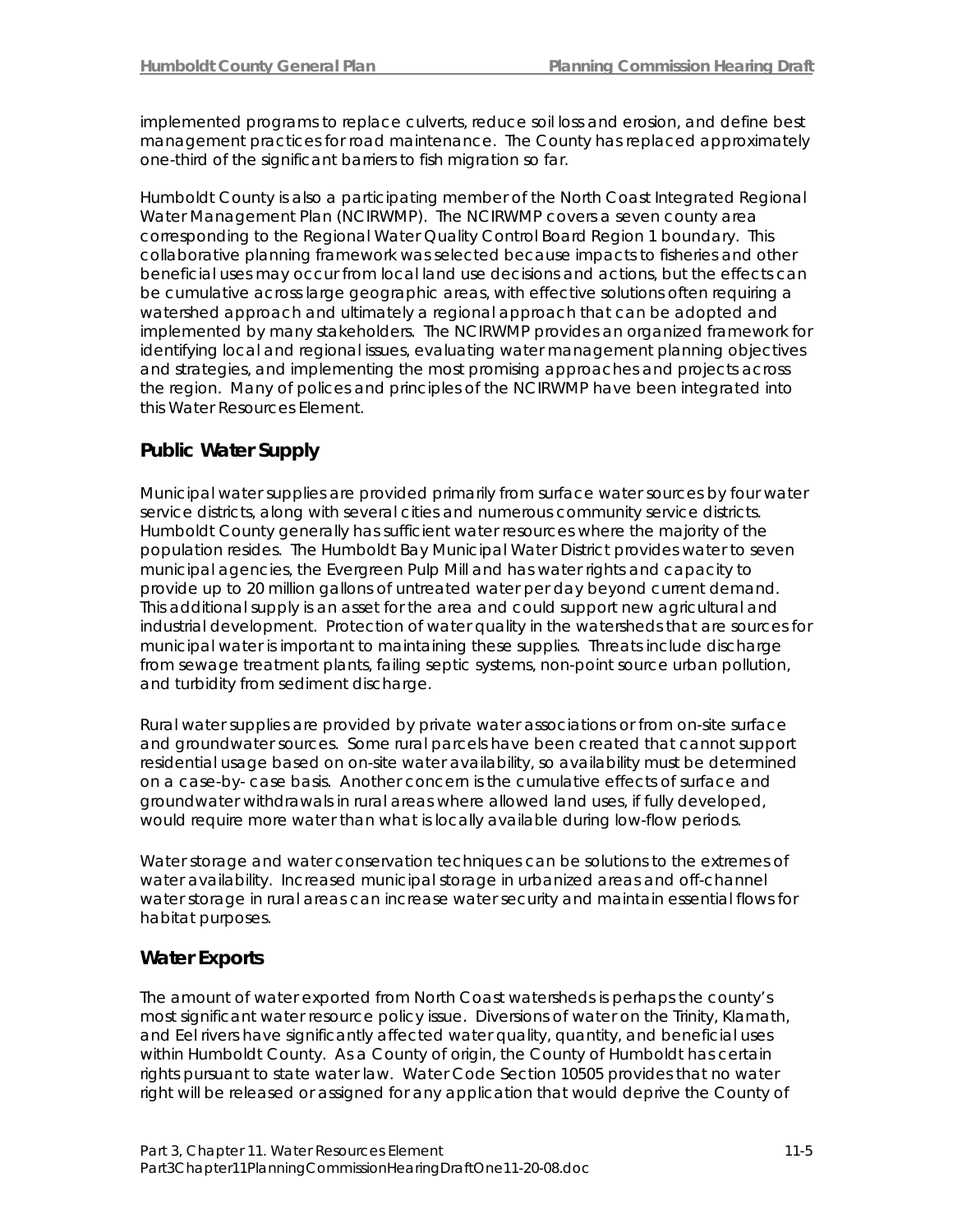origin of any water necessary for the development of the County. Section 11460 provides that state water projects must meet standards that protect existing beneficial needs of the watershed. Because of the importance of river flows to the county's economy and environment, the General Plan includes policies that actively pursue reductions in water exports from the Klamath, Trinity and Eel rivers and provide standards for the protection of water quality, fisheries, and habitat for any proposed new water export projects.

### **Stormwater**

Communities with County stormwater infrastructure include McKinleyville; the areas surrounding Eureka, such as Cutten, Ridgewood, Pine Hill, and Humboldt Hill; and also Garberville and Shelter Cove. Other areas with minor amounts of drainage infrastructure include Redway, Manila, King Salmon, Fields Landing, Loleta, and Willow Creek. McKinleyville is designated as an "urbanized area" in the 2000 Census and contains a municipal separate storm sewer system (MS4), the County operated storm drainage network. Discharges of storm water from MS4s in urbanized areas are considered "point sources" of potential pollution and as a result, the County is required to prepare a Storm Water Management Program (SWMP) under Phase II of the National Pollutant Discharge Elimination System program (NPDES) of the Clean Water Act. The intent of the SWMP is to reduce the discharge of pollutants to the maximum extent practicable, protect water quality, and satisfy other requirements of the Clean Water Act. During the planning period of this General Plan, the County may be required to prepare SWMPs for other communities within the unincorporated area.

## **11.4 Goals and Policies**

### **Goals**

- **WR-G1. Water Supply, Quality, and Beneficial Uses.** High quality and abundant surface and groundwater water resources that satisfy the water quality objectives and beneficial uses identified in the Water Quality Control Basin Plan for the North Coast Region.
- **WR-G2. Water Resource Habitat.** River and stream habitat capable of supporting abundant salmon and steelhead populations.
- **WR-G3. Planning, Coordination, and Advocacy.** A system of local coordination and intra-regional cooperation to advance local, regional, and state water management priorities and objectives.
- **WR-G4. Watershed Planning Framework.** Land use decision making that makes use of watersheds as a planning, management, and coordinating framework to cooperatively manage water and other natural resources with local communities, neighboring counties, and state and federal agencies.
- **WR-G5. Watershed Management.** A system of water resource management that recognizes watersheds as natural systems producing multiple economic, social, and environmental benefits that can be optimized with sound data, cooperative public processes, adaptive management, and leadership.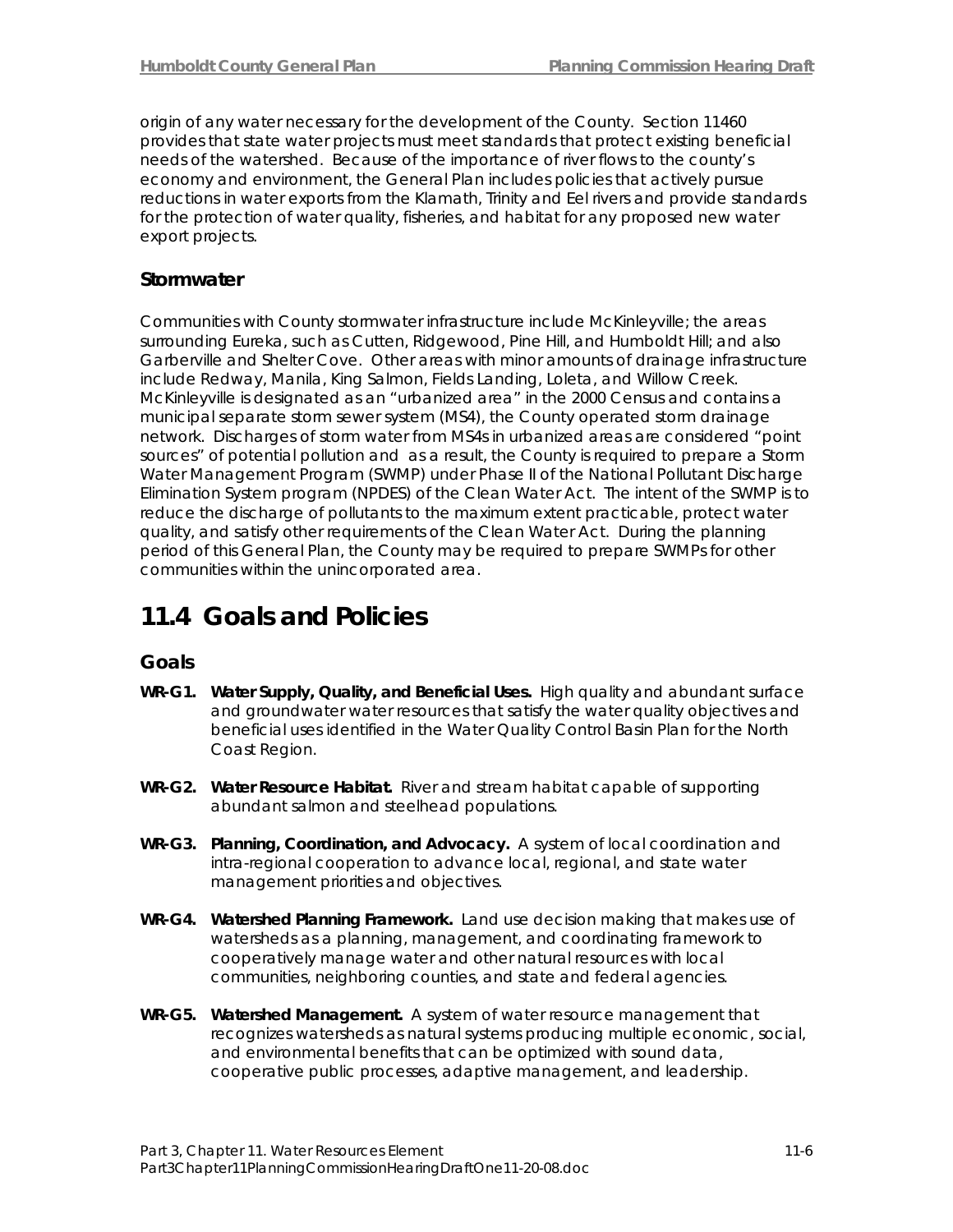- **WR-G6. Public Water Supply.** Public water systems able to provide adequate water supply to meet long-term community needs in a manner that protects other beneficial uses and the natural environment.
- **WR-G7. Effective Conservation Strategies.** Effective application of conservation, water re-use, and storage strategies in meeting year-round water supply needs in water supply limited areas.
- **WR-G8. Restoration of River Flows.** Sufficient water flows in the Trinity, Klamath and Eel rivers to meet all beneficial use, including support of salmon and steelhead recovery plans, recreation activities, and the economic needs of river dependent communities and no additional upper or mid-level watershed exports from rivers flowing through the county.
- **WR-G9. Storm Drainage.** Storm drainage utilizing natural drainage channels and watersheds and the minimum possible erosion, runoff from new development, and interference with surface and groundwater flows.

#### **Policies**

#### **Water Resources and Land Use**

- **WR-P1. Sustainable Management**. Ensure that land use decisions conserve, enhance, and manage water resources on a sustainable basis to assure sufficient clean water for beneficial uses and future generations.
- **WR-P2. Protection for Existing Surface and Groundwater Uses.** Impacts on existing beneficial water uses shall be considered and mitigated during discretionary review of land use permits that are not served by municipal water supplies. Compliance measures for un-permitted development not served by municipal water supplies shall include mitigations for surface or groundwater resource impacts.
- **WR-P3. Proactive Protections.** Focus regulatory attention in specified watersheds where limited water supply or threats to water quality have potentially significant cumulative effects on the availability of water for municipal or residential water uses or the aquatic environment.
- **WR-P4. Critical Municipal Water Supply Areas.** The Board of Supervisors shall designate all or portions of watersheds as "Critical Water Supply Areas" if cumulative impacts from land uses within the area have the potential to significantly impact the quality or quantity of municipal water supplies. Water resources within Critical Water Supply Areas shall be protected by the application of specific standards for such areas.
- **WR-P5. Critical Watershed Areas.** The Board of Supervisors shall designate all or portions of watersheds as "Critical Watersheds" if cumulative impacts from land uses within the area have the potential to create significant environmental impacts to threatened or endangered species, including Coho salmon or steelhead habitat. Water resources within Critical Watersheds shall be protected by the application of specific standards for such areas to avoid the take of threatened or endangered species.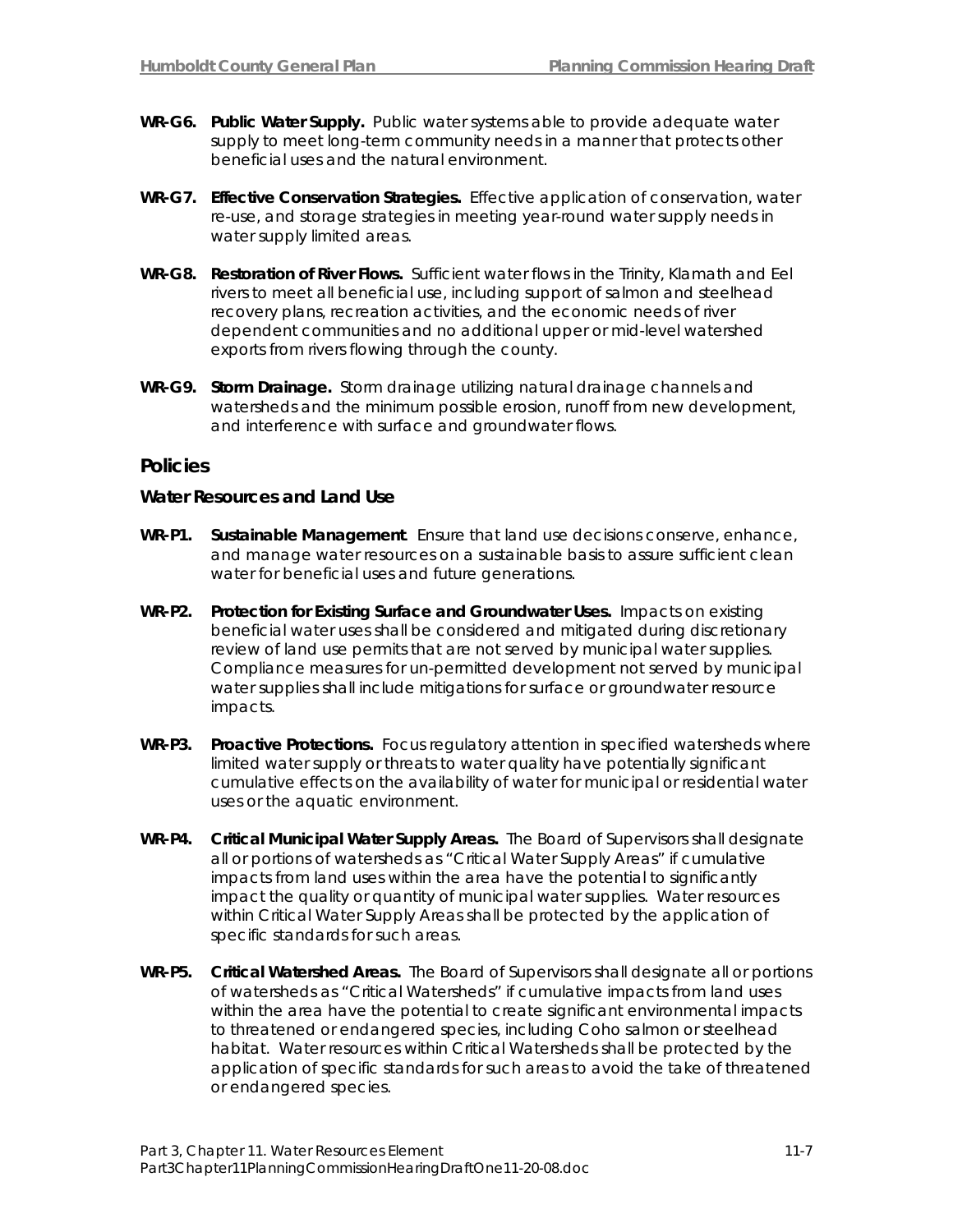- **WR-P6. Subdivisions.** Subdivision approval shall be conditioned to require evidence of sufficient water supply during normal and multiple-dry years to meet the projected demand associated with the proposed subdivision. Sufficient water supply shall include the requirements of the proposed subdivision and existing and planned future uses. Written service letters from a public water system written in conformance with this policy is sufficient evidence. Subdivisions to be served through on-site water supplies or private water systems must provide evidence of sufficient water supply to the County Department of Environmental Health.
- **RD-P7. Cumulative Impacts of Rural Subdivision.** Cumulative impacts of water withdrawal from surface and groundwater sources and sewage disposal shall be assessed during the zoning and subdivision of all areas designated for Rural Development.
- **WR-P8. Erosion and Sediment Discharge.** Ministerial and discretionary projects requiring a grading permit shall comply with performance standards adopted by ordinance and/or conditioned to minimize erosion and discharge of sediments into surface runoff, drainage systems, and water bodies consistent with best management practices, adopted Total Maximum Daily Loads (TMDLs), and non-point source regulatory standards.
- **WR-P9. County Facilities Management.** Design, construct, and maintain County buildings, roads, bridges, drainages, and other facilities to minimize erosion and the volume of sediment in stormwater flows.
- **WR-P10. Project Design.** Development should be designed to compliment and not detract from the aesthetics and function of rivers, streams, ponds, wetlands, and their setback areas.
- **WR-P11. Small Hydroelectric.** Encourage small hydroelectric development when impacts to surface water flows and habitat are in conformance with state and federal standards.
- **WR-P12. Groundwater Quality Protection**. Commercial and industrial discretionary uses shall be evaluated for their potential to contaminate groundwater resources, and mitigated as necessary.
- **WR-P13. Saltwater Intrusion.** For discretionary projects involving municipal or large-scale agricultural groundwater withdrawals in proximity to coastal areas, ensure that groundwater will not be adversely affected by saltwater intrusion.
- **WR-P14. Pathogen and Nutrient Discharge from Septic Systems.** Support programs to reduce coliform bacteria and nitrate discharges from septic systems that do not meet operational standards established the North Coast Regional Water Quality Control Board. Work cooperatively with Environment Health to assess the need for land use controls in areas where septic discharge threatens public health or beneficial uses.
- **WR-P15. Nutrient Discharge from Agricultural Operations.** Support programs that reduce nutrient discharge from agricultural operations, such as the voluntary manure management programs supporting local dairies.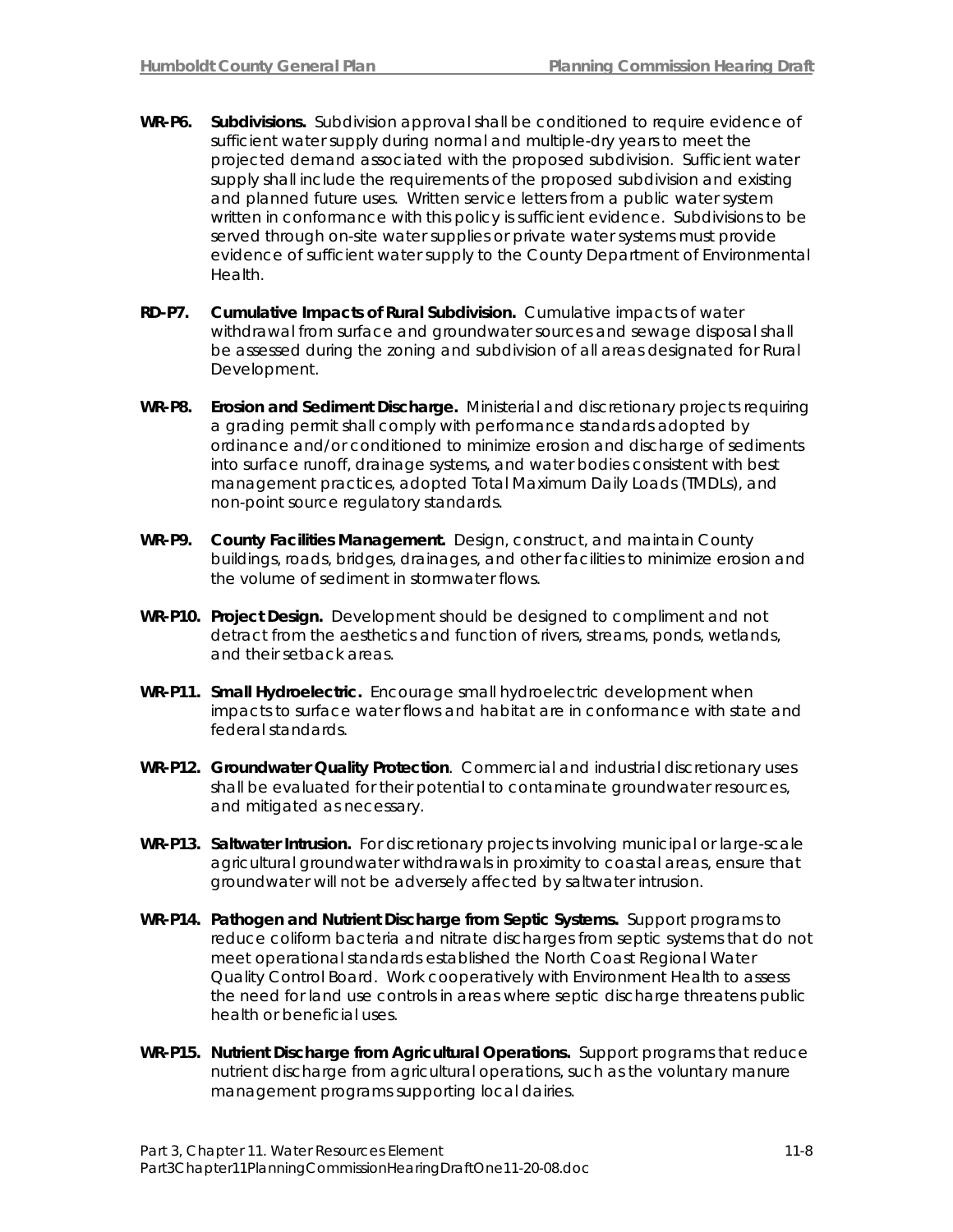**WR-P16. State and Federal Regulation.** Encourage state and federal agencies to maintain responsibility for water resources supply and water quality management. The County shall not accept administrative responsibility for state or federal regulatory programs unless sustainable funding sources are secured.

#### **Watershed Planning**

- **WR-P17. Watershed Planning.** Use watersheds as the geographic planning framework for water resource planning and coordination with other regional, state, and federal planning, implementation, and funding efforts.Maintain relevant land use data on watershed basis to support watershed based management and decision-making processes. Encourage and support continued research, investigation, and analysis of the County's water resources by federal and state water resource agencies. Encourage compilation of data on a watershed basis.
- **WR-P18. Watershed and Community Based Efforts.** Support the efforts of local community watershed groups to protect water resources and work with local groups to ensure decisions and programs take into account local priorities and needs.
- **WR-P19. Regional Water Management Planning.** Work on a regional basis through the North Coast Integrated Regional Water Management Plan (NCIRWMP) to ensure coordination and adaptive management between statewide water resource planning efforts, regional priorities, and local needs.The goals and objectives of the NCIRWMP shall be considered in establishing County water resource priorities and policy positions.
- **WR-P20. State and Federal Watershed Initiatives.** Support implementation of state and federal watershed initiatives such as the Total Maximum Daily Loads (TMDLs), the North Coast Regional Water Quality Control Board's (NCRWQCB) Watershed Management Initiative, and the California Non-Point Source Program Plan.

#### **Public Water Supply**

- **WR-P21. Sufficient Water Supply.** Support the actions and facilities needed by public water systems to supply the water demands projected in this Plan.
- **WR-P22. Critical Water Supply Areas.** Coordinate with public water systems in the designation and regulation of water resources in Critical Water Supply areas.
- **WR-P23. Conservation and Re-use Strategy.** Promote the use of water conservation and re-use as a strategy to lower the cost, minimize energy consumption, and maximize the overall efficiency and capacity of public water systems. Encourage and support conservation for agricultural activities that increase the efficiency of water use for crop irrigation and livestock.Support the use of treated water for irrigation*,* landscaping, parks, public facilities, and other appropriate uses and coordinate with cities and other wastewater treatment entities in planning uses and minimizing impacts for treated water in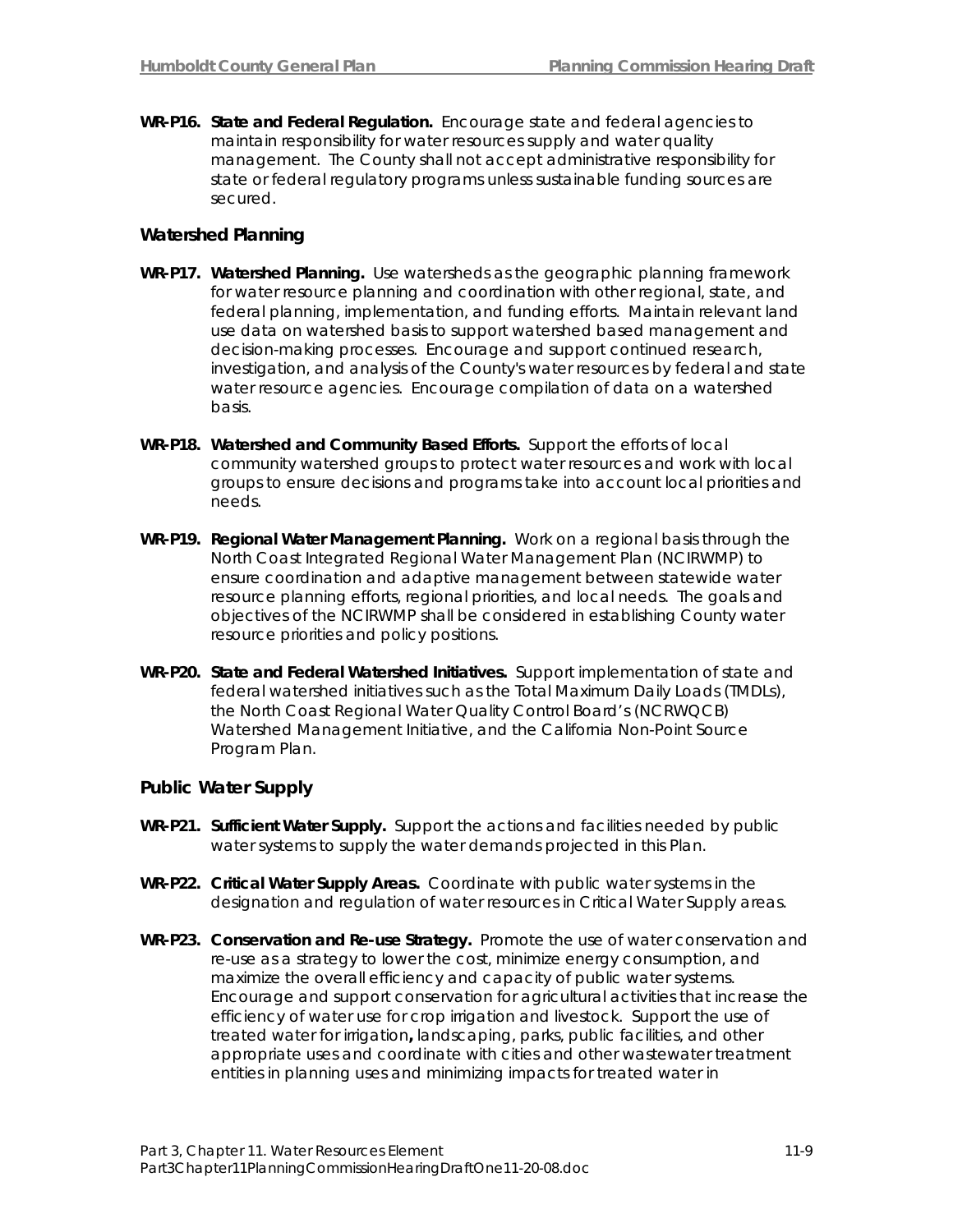unincorporated areas. Avoid water reuse that could adversely affect the quality of groundwater or surface water.

#### **Water Exports**

- **WR-P24. Restoration of Flow Rates.** The County shall advocate for reductions in water exports and improved flow release schedules from existing reservoirs on the Trinity, Klamath and Eel rivers to enhance fisheries, natural sediment transport, and recreational opportunities.
- **WR-P25. Compliance with Water Code Export Law.** Water export projects will not be approved or supported unless the specific requirements of California Water Code Section 10505 protecting development rights and Section 11460 protecting beneficial uses of the watersheds are met and substantiated through a scientifically based public process.
- **WR-P26. Impact Analysis.** All new export proposals and renewal of licenses for existing water exports shall include a full assessment of impacts on the environment, economy, and water supply needs of the county.
- **WR-P27. County Needs.** Any consideration of exporting additional water resources shall place primary priority upon the benefit of and need for the water resources in the county and shall ensure that water needed by water users and natural resources will not be exported outside the county.
- **WR-P28. Public Trust Resources and Interests.** The County shall advocate that dam relicensing projects effectively balance development values (electric power, flood control, and water supply) with non-developmental values (environmental resource protection, habitat restoration, and water quality), and other values that best reflect the public interest.
- **WR-P29. Public Input.** The County shall advocate for the relicensing applicant to sponsor a participatory process involving all affected stakeholders prior to the submittal of a final relicensing application to the Federal Energy Regulatory Commission.

#### **Stormwater Drainage**

- **WR-P30. Natural Stormwater Drainage Courses.** Natural drainage courses, including ephemeral streams, shall be retained and protected from development impacts which would alter the natural drainage courses, increase erosion or sedimentation, or have a significant adverse effect on flow rates or water quality. Natural vegetation within riparian and wetland protection zones shall be maintained to preserve natural drainage characteristics consistent with the Biological Resource policies. Storm water discharges from outfalls, culverts, gutters, and other drainage control facilities that discharge into natural drainage courses shall be dissipated so that they make no contribution to additional erosion and, where feasible, are filtered and cleaned of pollutants.
- **WR-P31. Downstream Peak Flows.** Peak stormwater discharge shall not exceed the capacity limits of off-site drainage systems or cause downstream erosion, flooding, habitat destruction, or impacts to wetlands and riparian areas.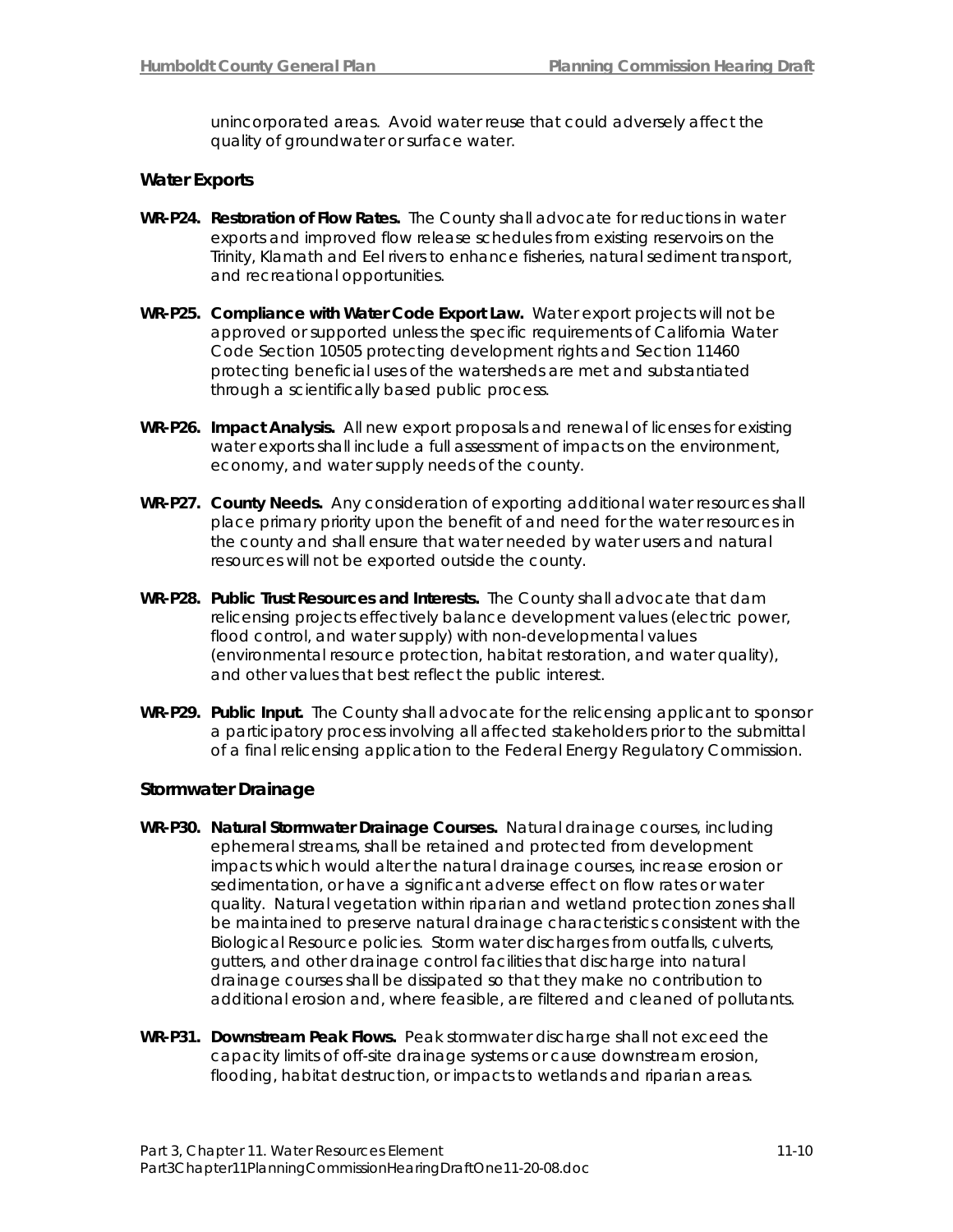- **WR-P32. New Drainage Facilities.** Where it is necessary to develop additional drainage facilities, they shall be designed to be as natural in appearance and function as is feasible. All drainage facilities shall be designed to maintain maximum natural habitat of streams and their streamside management areas and buffers. Detention/retention facilities shall be managed in such a manner as to avoid reducing streamflows during critical low-flow periods.
- **WR-P33. Restoration Projects.** The County shall encourage restoration projects aimed at reducing erosion and improving existing habitat values in Streamside Management Areas and wetlands.
- **WR-P34. Commercial and Industrial Activities.** Commercial and industrial activities shall minimize, and eliminate to the extent possible, facility-related discharges to the stormwater system. As required by state codes and local ordinances, commercial and industrial stormwater discharge must be routed to a wastewater collection system; for example, minimizing runoff from vehicle maintenance yards, car washes, restaurants cleaning grease, contaminated mats/carts into storm drains, and other wash practices that result in materials other than plain water entering the storm drain system.
- **WR-P35. Oil/Water Separation.** Parking lot storm drainage shall include facilities to separate oils from stormwater in accordance with Public Works requirements and the recommendations of the Stormwater Quality Association's California Stormwater Best Management Practices Handbooks or their equivalent.
- **WR-P36. Erosion and Sediment Control Measures**. The following erosion and sediment control measures shall be incorporated into development design and improvements:
	- A. Minimize soil exposure during the rainy season by proper timing of grading and construction;
	- B. Retain natural vegetation where feasible;
	- C. Vegetate and mulch denuded areas to protect them from winter rains;
	- D. Divert runoff from steep denuded slopes and critical areas with barriers or ditches;
	- E. Minimize length and steepness of slopes by benching, terracing, or constructing diversion structures;
	- F. Trap sediment-ladened runoff in basins to allow soil particles to settle out before flows are released to receiving waters;
	- G. Inspect sites frequently to ensure control measures are working properly and correct problems as needed; and
	- H. Allow for the construction of public roads, trails, and utilities, when properly mitigated.
- **WR-P37. Storm Drainage Design Standards**. Drainage design standards for new development shall be adopted by ordinance. The design standards shall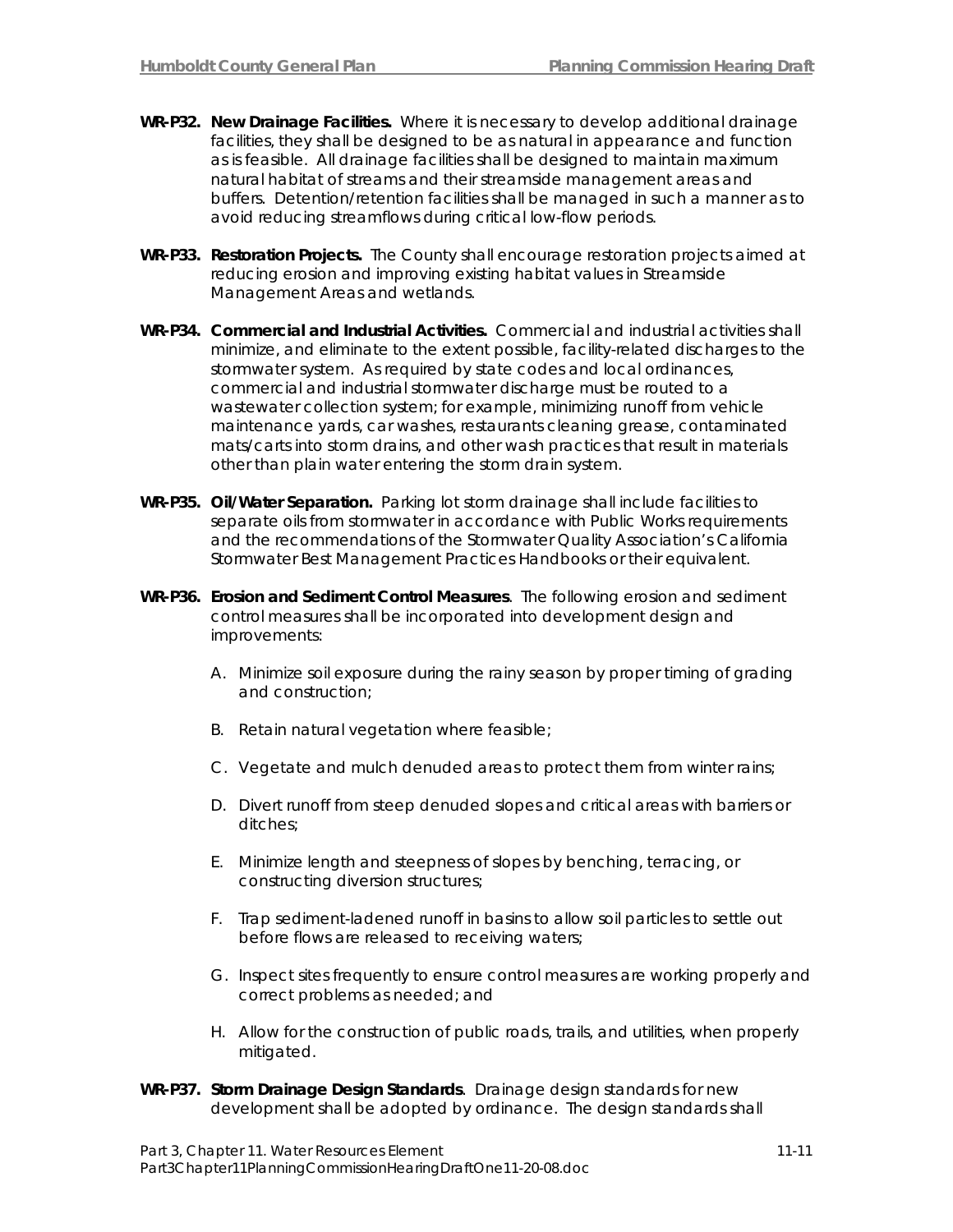ensure that storms of specified intensity, frequency, and duration can be accommodated by engineered drainage systems and natural drainage courses.

- **WR-P38. Storm Drainage Impact Reduction.** Develop storm drainage development guidelines with incentives to encourage low-impact development standards to reduce the quantity and increase the quality of stormwater runoff from new developments.
- **WR-P39. Reduce Toxic Runoff.** Minimize chemical pollutants in stormwater runoff such as pesticides, household hazardous wastes, and road oil by supporting education programs, household hazardous waste and used oil collection, street and parking lot cleaning and maintenance, use of bio-swales and other urban stormwater best management practices described in the California Stormwater Best Management Practices Handbooks or their equivalent.
- **WR-P40. Fish Passage Designs.** Work with federal and state agencies to retrofit existing drainage and flood control structures and design new structures to facilitate fish and other wildlife passage in partnership with federal and state agencies.

## **11.5 Standards**

#### **Water Resources and Land Use**

- **WR-S1. Designation of Critical Water Supply and Watershed Areas**. The designation by the Board of Supervisors of Critical Water Supply and Watershed Areas shall be a public process, involving a recommendation from the Planning Commission and input from the public, affected water providers, and state and federal agencies.
- **WR-S2. Development within Critical Water Supply Areas**. Ministerial land use development proposed within Critical Water Supply areas shall comply with performance standards adopted by ordinance. Discretionary development shall comply with performance standards and supplemental permit conditions. Standards and permit conditions shall require: 1) demonstrating that no risk of contamination to the water supply would occur due to the development activity; and 2) avoiding degradation of municipal water supplies by reducing cumulative impacts to surface water quality and water quantity during low-flow periods to below levels of significance.
- **WR-S3. Development within Critical Watershed Areas.** Ministerial land use development proposed within Critical Watershed Areas shall comply with performance standards adopted by ordinance. Discretionary development shall comply with performance standards and supplemental permit conditions. Standards and permit conditions shall avoid take of endangered or threatened species by reducing cumulative impacts to aquatic habitat to below levels of significance.
- **WR-S4. Protection of Groundwater Recharge Areas.** Ministerial and discretionary development in Critical Water Supply or Watershed Areas where maintenance of groundwater recharge is determined to be necessary to maintain sustainable groundwater demands or surface water flows shall maintain or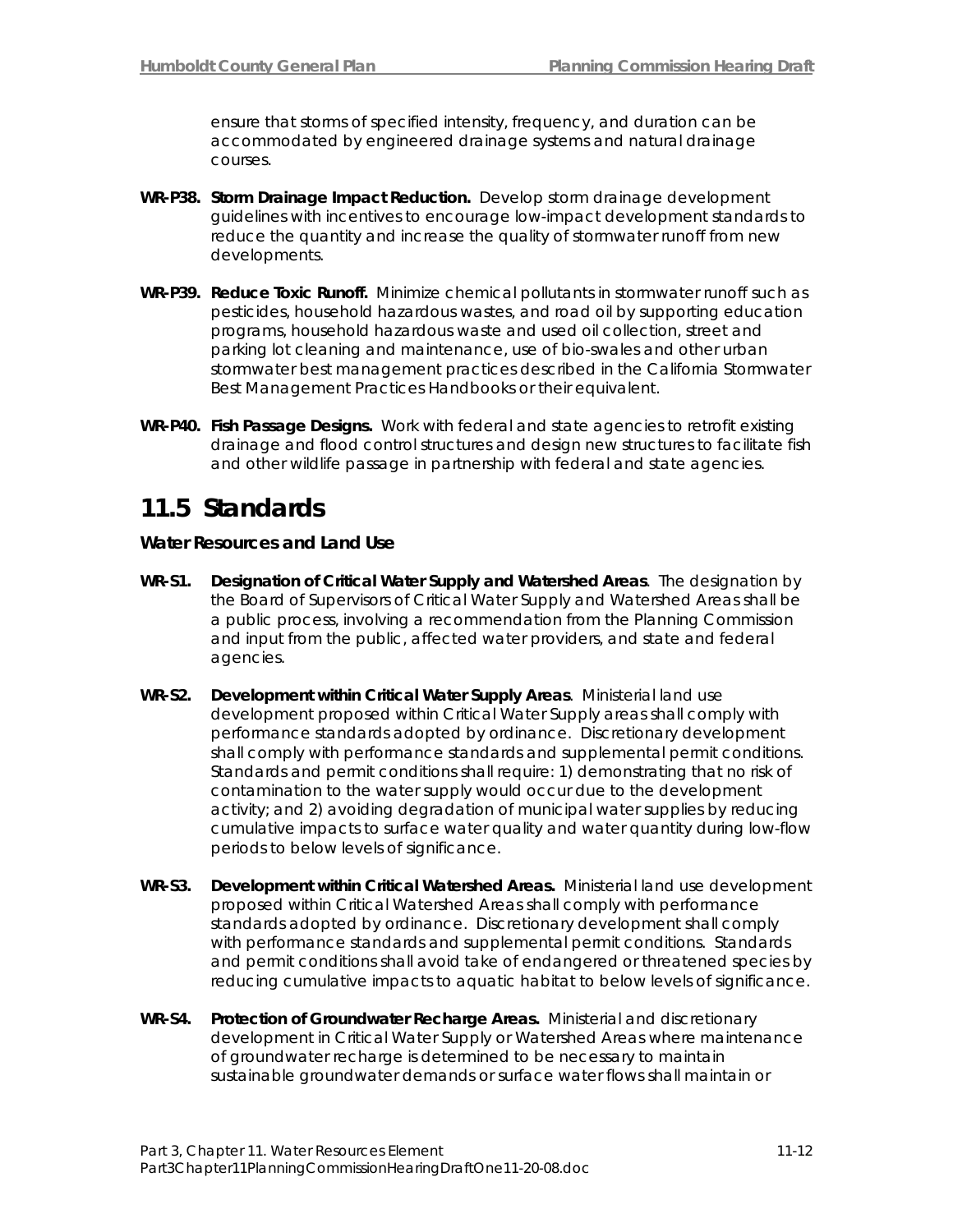increase the site's pre-development absorption to recharge groundwater or be conditioned to reduce effects to water supplies to below levels of significance.

- **WR-S5. Surface Water Withdrawal Permitting.** Ministerial and discretionary permits for land use development that include development of new in-stream water sources or other streambed alterations subject to California Fish and Game Code Section 1602 shall provide evidence of, or be conditioned to obtain a Streambed Alteration Agreement from the Department of Fish and Game.
- **WR-S6. Subdivisions Demonstration of Sufficient Water Supply.** Demonstration of sufficient water supply shall include the requirements of the proposed subdivision, existing uses, and planned future uses. Subdivisions subject to state requirements of SB 610 and SB221 shall make the appropriate demonstrations consistent with regulations (as amended) established by these acts. Written service letters from a public water system written in conformance with this policy is sufficient evidence. Subdivisions to be served through on-site water supplies or private water systems must provide evidence of sufficient water supply to the County Department of Environmental Health.
- **WR-S7. Total Maximum Daily Loads (TMDLs) Implementation.** Discretionary development within watersheds containing impaired water bodies as defined under Section 303(d) of the federal Clean Water Act and governed by TMDL pollution prevention plans shall be conditioned to reduce or prevent further impairment consistent with applicable TMDLs.
- **WR-S8. Erosion and Sediment Discharge.** Ministerial and discretionary projects shall conform to grading ordinance standards for erosion and sediment control.
- **WR-S9. County Facilities Management.** The design, construction, and maintenance of County roads, bridges, drainages, and other facilities shall minimize erosion and discharge of sediments by following best management practices in accordance with the Five County Water Quality and Stream Habitat Protection Manual for County Road Maintenance in Northwestern California Watersheds (5C's Manual) or its equivalent.
- **WR-S10. Projects in Proximity to Wild and Scenic Rivers**. Projects located within state designated wild, scenic, or recreational river basins shall be consistent with the guidelines in the State Wild and Scenic Rivers Act as amended.
- **WR-S11. Small Hydroelectric.** Development of small run-of-the-river hydroelectric projects on privately owned lands are considered accessory to allowed uses if they are sized and designed to meet the electrical demands of the subject property only.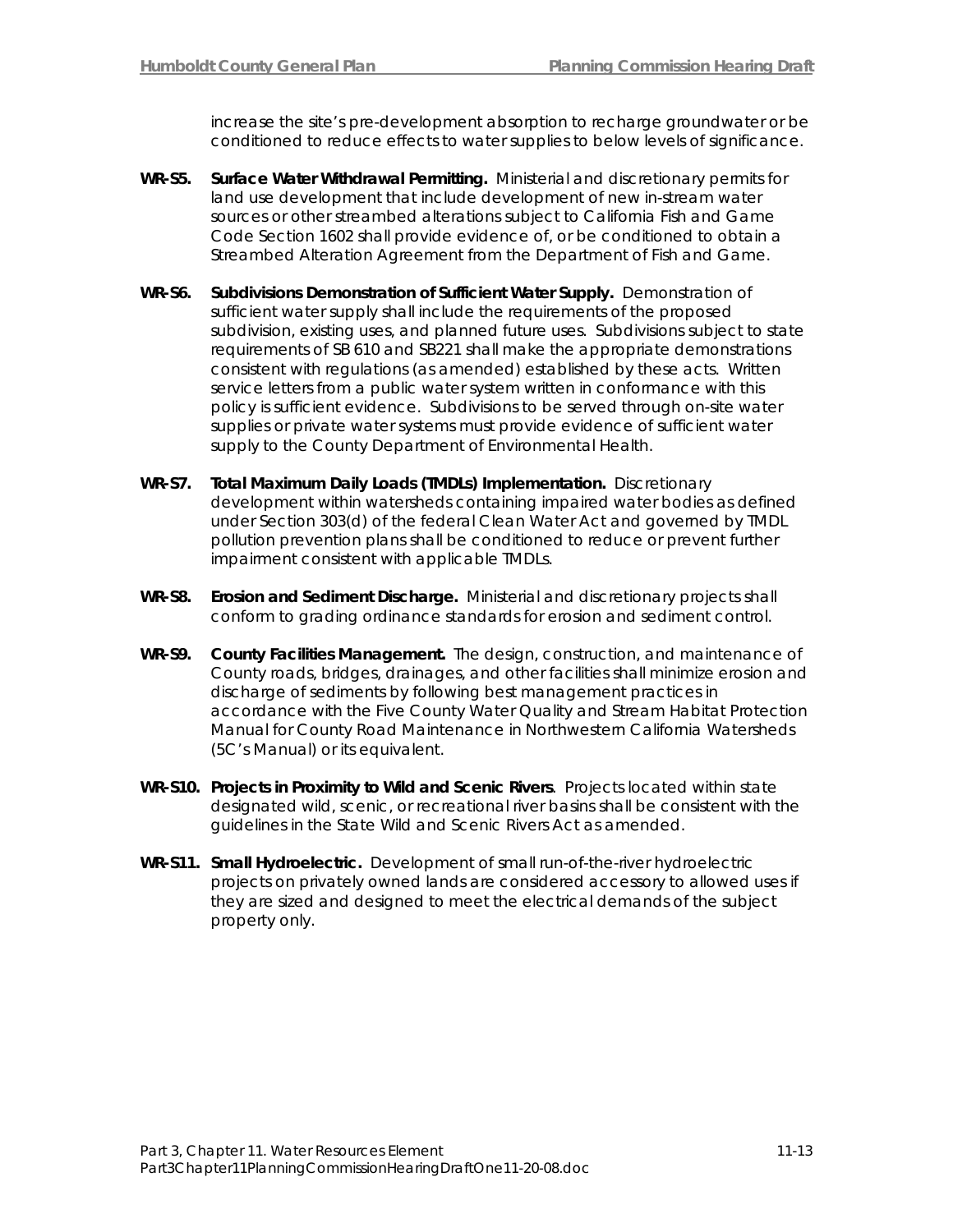#### **Water Exports**

- **WR-S12. Water Export Projects on Humboldt County Rivers.** The Humboldt County Board of Supervisors, prior to giving its approval and support to export projects on county rivers, will require following information to demonstrate the export project's adherence to the requirements of California Water Code Section 10505 protecting development rights and Section 11460 protecting beneficial needs of the watersheds. The analysis of the export project shall include:
	- A. Effects on in-stream flows including flood events.
	- B. Assessment of the environmental impact of the proposed project using appropriate ecological studies by a team of independent experts, qualified to conduct such studies, funded by the project sponsor and completed before project authorization.
	- C. Effects on fisheries and native wildlife habitat and restoration efforts. Analysis of the sustainability of any proposed fisheries and wildlife habitat mitigations.
	- D. Impacts to Native American communities, including cultural and archaeological resources, economies, fisheries, and water supplies.
	- E. Water supplies necessary to meet the ultimate future development needs of residential, agricultural, municipal, industrial, and recreational users and to promote environmental protection and fisheries habitat restoration.
	- F. Cost and benefits to recreation.
	- G. Water quality impacts and provisions for enhancement of any impaired water bodies (Section 303(d) of the federal Clean Water Act.
	- H. Property tax and other fiscal or economic losses to local entities.
	- I. Public infrastructure and service demands and costs including roads and recreation facilities.
	- J. Public cost and benefits on statewide, regional, county, and local scales including the monetized value of impacted ecological services.
- **WR-S13. Minimizing Effects of Water Exports.** The County shall require that exports not damage the county's environmental and economic setting by ensuring that "no unreasonable effect" occurs in the transfer and withdrawal of water resources pursuant to Section 1810 of the State Water Code.

County standards for defining "no unreasonable effect" include actions that will not:

A. Contribute to a decline in the population of any sensitive or protected plant, fish, or wildlife species.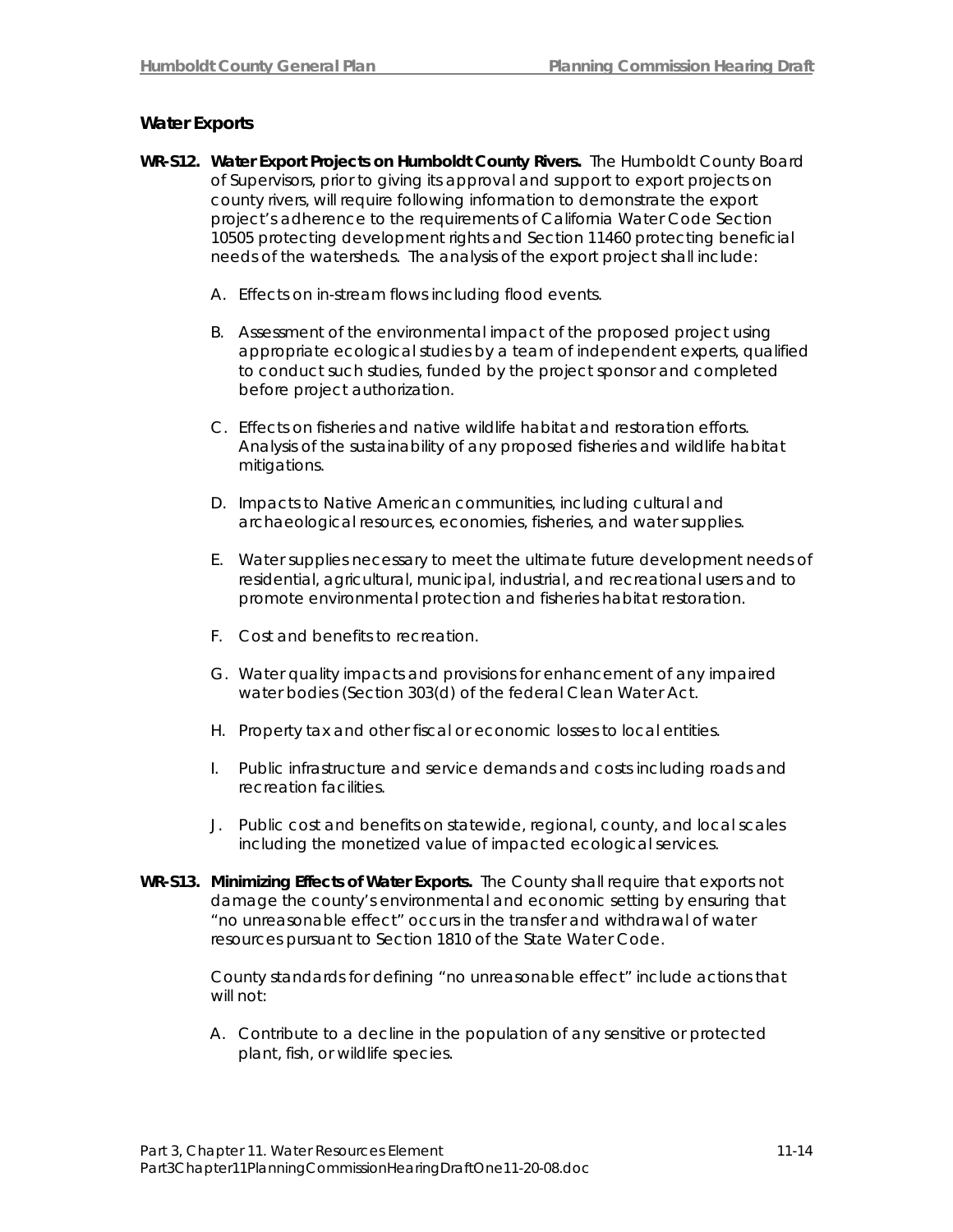- B. Reduce water levels in any existing public or private groundwater wells to levels that preclude withdrawal by existing users or would substantially increase the costs or such withdrawal.
- C. Contribute to any impacts on water quality that reduces water quality below health standards or federal or state water quality standards.
- D. Contribute to effects on water quality that would result in a deficiency by the water treatment agency's ability to treat water to appropriate standards.
- E. Reduce available groundwater or surface water resources to levels that would make access and/or use of these waters uneconomical for development planned in accordance with this General Plan.
- F. Directly or indirectly discharge contaminants into surface or groundwater resources.

#### **Stormwater Drainage**

**WR-S14. Storm Water Management.** All commercial, industrial, multi-family, quasi-public, and public parking facilities shall, whenever possible, provide stormwater treatment for parking lot runoff using bio-retention areas, filter strips, and/or other practices that be integrated into required landscaping areas and traffic islands. In all other cases, oil/water separators shall be required. A maintenance plan for oil/water separators shall be required.

## **11.6 Implementation Measures**

#### **Water Resources and Land Use**

- **WR-IM1. Critical Water Supply and Watershed Area Ordinance.** Prepare and adopt an ordinance to implement Critical Water Supply and Watershed Area policies.
- **WR-IM2. Critical Water Supply and Watershed Area Designation.** Identify and designate Critical Water Supply and Watershed Areas through a zoning overlay process using best available scientific data, consultation with municipal water suppliers and resource agencies, and public outreach and input.
- **WR-IM3. Require Restoration of Degraded Areas***.* Require replanting of vegetation and remediation of erosion conditions in conjunction with related discretionary land use approvals, especially those including roads and grading on steep slopes.
- **WR-IM4. County Facilities.** The Department of Public Works shall manage and conduct internal reviews of County construction and maintenance activities to ensure conformance with adopted best management practices for erosion and sediment control.
- **WR-IM5. Septic Systems.** Actively pursue the abatement of failing septic systems that have been demonstrated to represent a health and safety hazard.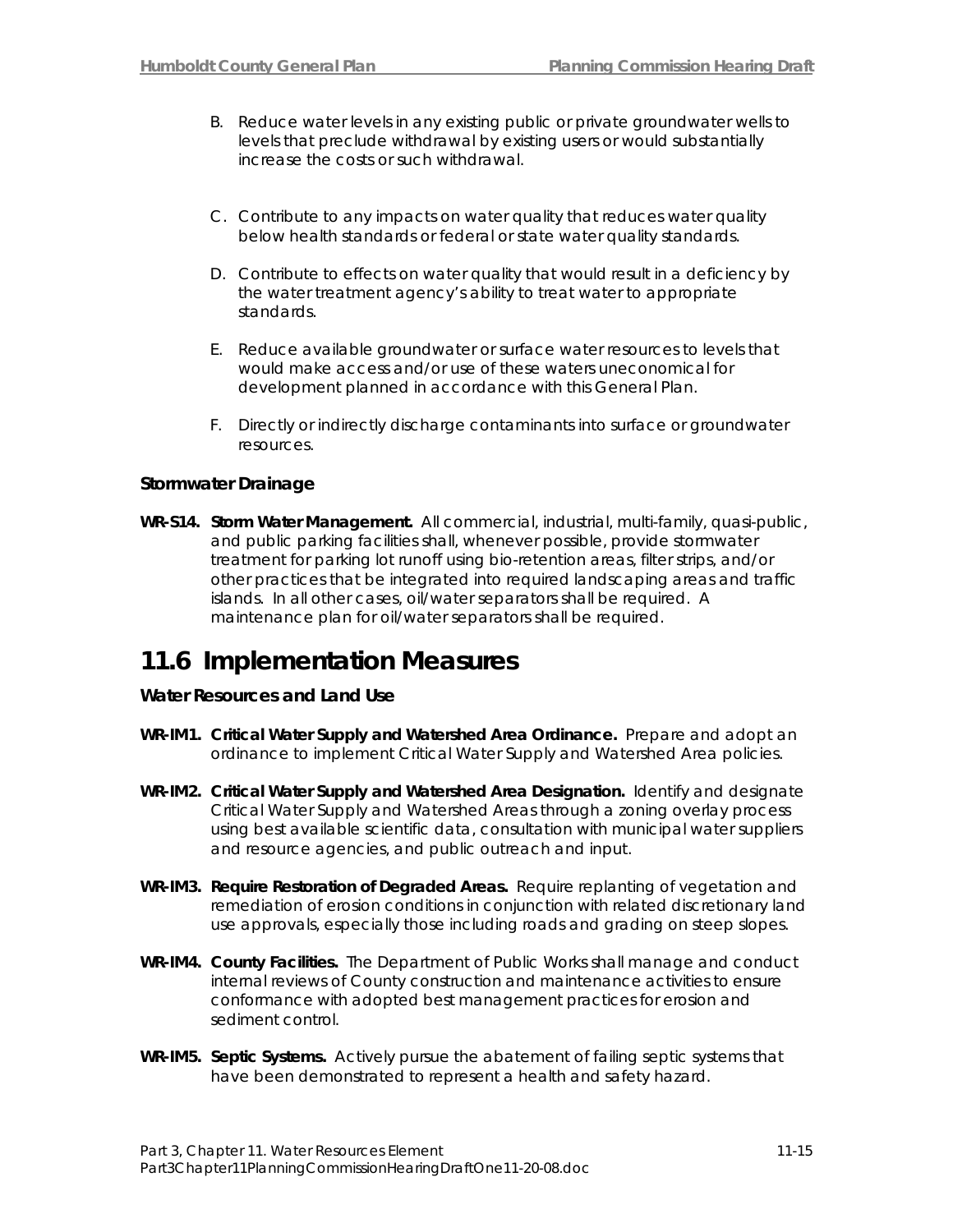- **WR-IM6. Permitting Coordination.** The County shall maintain efficient and timely procedures for project referral to the North Coast Regional Water Quality Control Board for review and consultation.
- **WR-IM7. Basin Plan Septic Requirements.** Update and amend existing County septic regulations to reflect the latest Basin Plan standards for design and maintenance of on-site wastewater systems.

#### **Watershed Planning**

- **WR-IM8. Watershed Planning.** The County shall maintain relevant land use data on watershed basis to support watershed based management and decisionmaking processes.
- **WR-IM9. North Coast Integrated Regional Water Management Planning.** The County shall participate in the continued update and implementation of the North Coast Integrated Regional Water Management Plan.
- **WR-IM10.Total Maximum Daily Loads (TMDLs).** Map impaired water bodies as defined under Section 303(d) of the federal Clean Water Act with associated impairment parameters, water quality objectives, and pollution budgets contained in TMDL pollution prevention plans.
- **WR-IM11. Watershed Data.** Seek and secure funding to evaluate the quality and quantity of water resources in each of the watershed basins. Support studies that correlate the quality and quantity of water captured, stored, and contained within watersheds to the needs of beneficial water uses by residents, local industry, agriculture, and the natural environment.
- **WR-IM12.Groundwater Management Plans.** Support the development of Groundwater Management Plans (California Water Code Section 10750 - 10756) for Critical Water Supply and Watershed Areas or in other areas where maintenance of groundwater recharge is determined to be necessary to maintain sustainable groundwater demands. The Board shall consider serving as the local public agency as defined by California Water Code Section 10752, in areas within the County not served by a water service provider.
- **WR-IM13. Water Planning and Coordination.** Actively encourage and participate in local and state water resource planning efforts that have the potential to achieve Water Resource Element goals.
- **WR-IM14. Watershed Planning with Public Land Managers.** Participate in the planning activities of federal and state land management agencies to advocate for watershed-based planning and management approaches and policies and projects that are consistent with Water Resource Element policies.
- **WR-IM15. Coordinate and Support Watershed Efforts***.* Seek funding and work with land and water management agencies, community-based watershed restoration groups, and private property owners to implement programs for maintaining and improving watershed conditions that contribute to improved water quality and supply.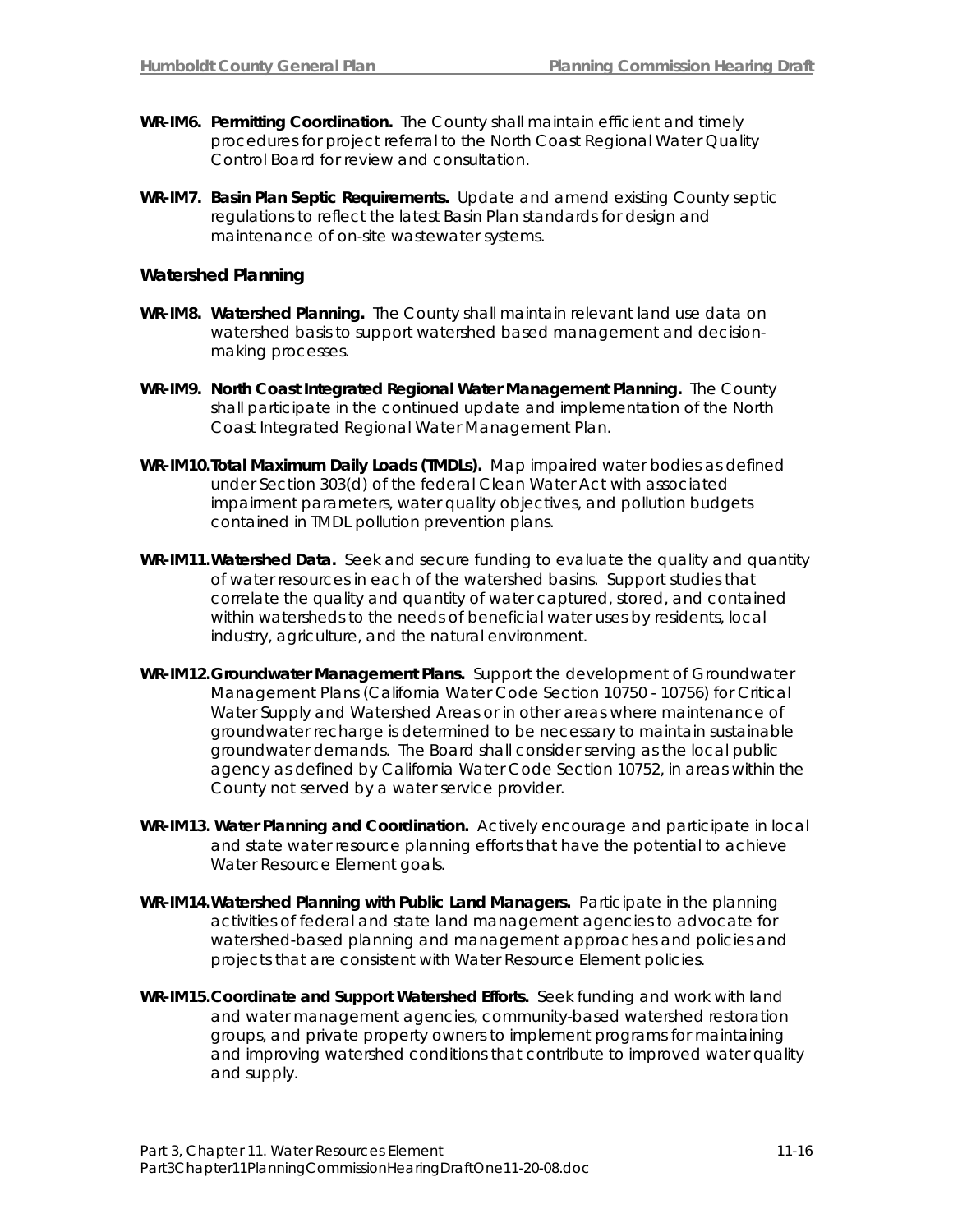- **WR-IM16. Basin Plan.** Work cooperatively with the North Coast Regional Water Quality Control Board and other interested parties in the update and implementation of Basin Plan policies and programs.
- **WR-IM17. Water Resources Funding.** Work with public water suppliers, utility districts, stakeholder groups, and interested parties to seek and secure outside funding sources to implement this Element.
- **WR-IM18. Facility Construction.** Coordinate with public water suppliers in the planning, development, and construction of the storage and transmission facilities needed to supply water pursuant to this Plan's policies, urban water management plans, water supply agreements, municipal service reviews, and programs to mitigate identified water quantity conditions, where applicable.

#### **Public Water Supply**

- **WR-IM19. Water Facilities Consistency with the General Plan.** Pursuant to the requirements of California Government Code, Sections 65400-65402, require public water suppliers—including cities, county-dependent districts, special districts, and other local public agencies—to consult with the County prior to acquiring a site or developing any well or facilities for public water supplies in the unincorporated area, by requesting a determination of the proposal's consistency with the General Plan.
- **WR-IM20. Technical Assistance Water Supply and Quality.** Assist public water suppliers in the assessment of available water supplies and protection of water quality.
- **WR-IM21. Long-term Water Supply Planning.** Work with Humboldt Bay Municipal Water District and other public water suppliers in the development and implementation of long-term plans for water supply, storage, and delivery necessary to first meet existing water demands and, secondly, to meet planned growth within the designated service areas, consistent with the sustainable yield of water resources.
- **WR-IM22. Promoting Water Conservation and Re-use.** Maintain information resources for permit applicants on:
	- A. Water-conserving design and equipment in new construction.
	- B. Water conserving landscaping measures.
	- C. Water conserving retrofit options for existing buildings.
	- D. Residential water re-use options including grey-water systems.
	- E. Off-stream water storage systems
- **WR-IM23. Urban Water Management Plans.** Review and comment on Urban Water Management plans (California Water Code Sections 10610–10656) prepared by urban water suppliers.